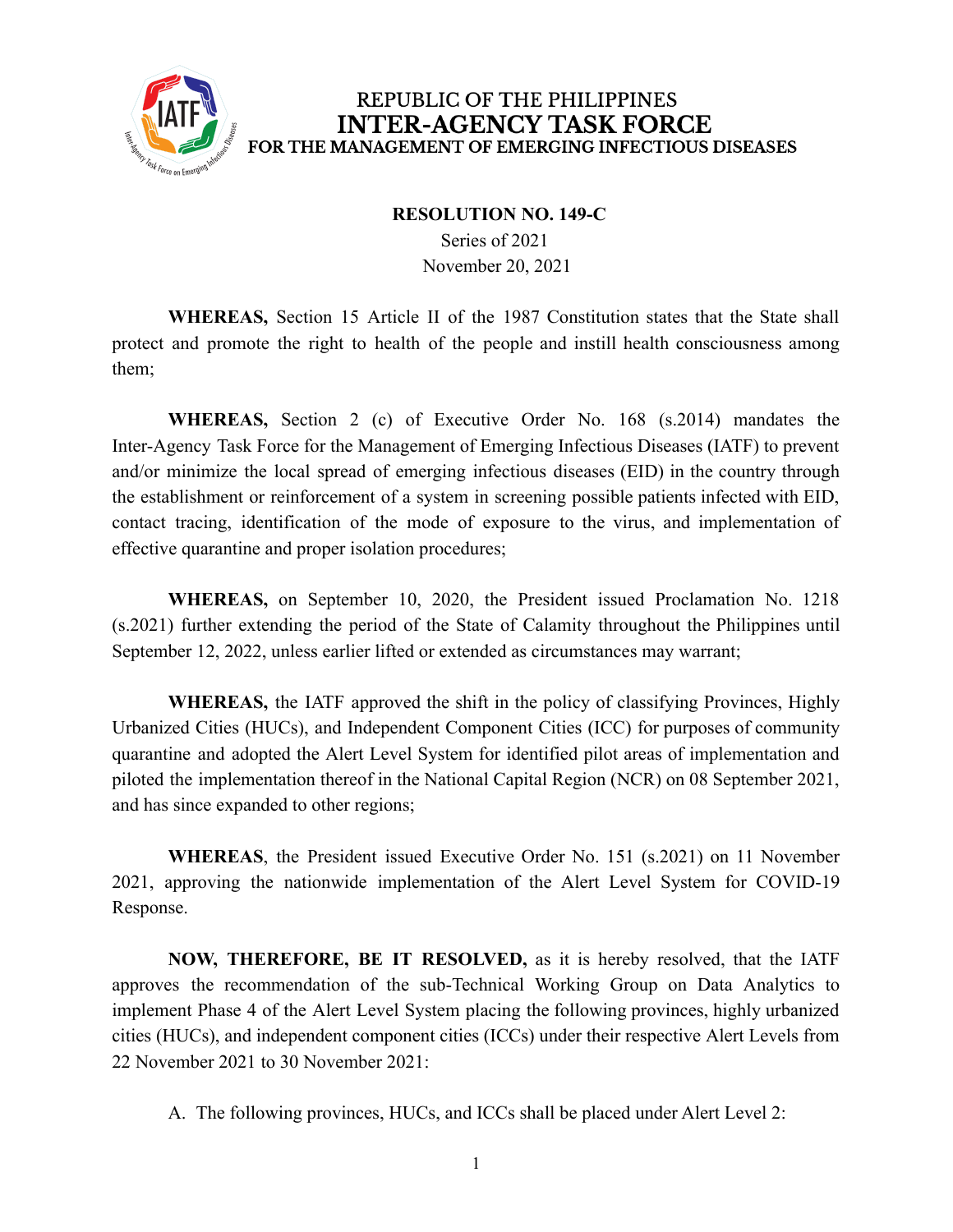

## REPUBLIC OF THE PHILIPPINES **INTER-AGENCY TASK FORCE** FOR THE MANAGEMENT OF EMERGING INFECTIOUS DISEASES

- 1. Cordillera Administrative Region (CAR): Benguet, Abra, and Kalinga;
- 2. Region IV-B: Oriental Mindoro, Puerto Princesa, Marinduque, Romblon, Palawan, and Occidental Mindoro;
- 3. Region XIII (CARAGA): Butuan City, Surigao del Norte, Agusan del Sur, Surigao del Sur, and Agusan del Norte;
- 4. Bangsamoro Autonomous Region in Muslim Mindanao (BARMM): Basilan, Cotabato City, Tawi-Tawi, Lanao del Sur, Maguindanao.
- B. The following provinces, HUCs, and ICCs shall be placed under Alert Level 3:
	- 1. CAR: Apayao, Mountain Province, and Ifugao;
	- 2. CARAGA: Dinagat Islands;
	- 3. BARMM: Sulu.

**RESOLVED FURTHER,** that the Chairperson and the Co-Chairperson shall be duly authorized to sign this Resolution for and on behalf of the Inter-Agency Task Force.

**APPROVED** this November 20, 2021, via *ad referendum***.**

**FRANCISCO T. DUQUE III** Secretary, Department of Health IATF Chairperson

**KARLO ALEXEI B. NOGRALES** Secretary, Office of the Cabinet Secretariat IATF Co-Chairperson